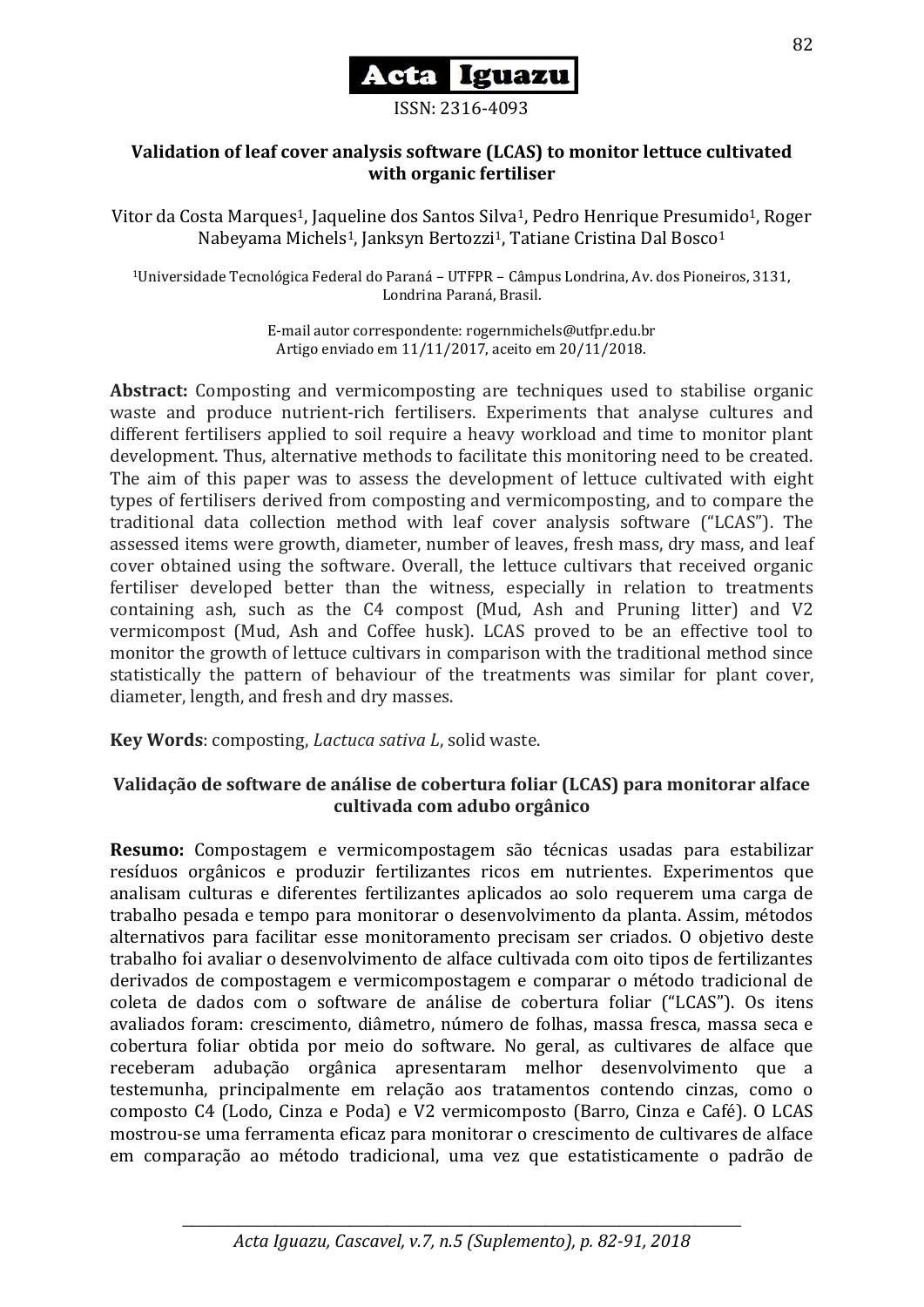comportamento dos tratamentos foi semelhante para cobertura vegetal, diâmetro, comprimento e massas frescas e secas.

**Palavras-chave:** compostagem, *Lactuca sativa L*, resíduos sólidos.

## **Introduction**

The dairy industry is a sector that characteristically consumes high volumes of water during the production process and, consequently produces large volumes of wastewater from the cleaning of tanks, silos, homogenizers and other equipment. This wastewater has a high organic load, and high levels of oils, fats, nitrogen, phosphorous, and chemical products (SINGH et al., 2014). The most commonly used treatment is biological, which results in a white sludge with an unpleasant odour, a high percentage of humidity, and high levels of organic matter (SUTHAR et al., 2012).

There are two processes to stabilise organic matter that can also be used to treat sludge: composting, which is entirely the work of micro-organisms; and vermicomposting, which is when earthworms form symbiotic relationships with the microorganisms that live in their digestive tract (DORES-SILVA et al., 2013). The result of this process is a fertiliser that can be applied to the soil for agricultural purposes to recover the physical, chemical, and biological properties of soil and increase

# **Materials and Methods**

The organic fertilisers were obtained by means of composting and vermicomposting processed in covered and uncovered settings. We used crop production (MURWONO et al., 2011).

The application of these fertilisers to soil should be monitored, especially for crop cultivation. In practice, conventional monitoring (height, diameter, and fresh and dry mass) are time consuming and require a lot of manpower. Digital imagery can be used to efficiently monitor plant growth (FERNÁNDEZ-PACHECO et al., 2014) and assess canopy cover at a lower cost. Image analysis provides important quality parameters such as colour, which helps to effectively assess canopy cover and plant maturity (CAMELO-MÉNDEZ et al., 2012). In addition, according to De Jesus et al. (2001) and Michels et al. (2018), vegetation indexes are essential to study plant growth and better understand plant-environment interactions.

Therefore, the aim of this paper was to verify the correlation between the traditional method of monitoring (fresh and dry mass, diameter, growth, and number of leaves) and Leaf Cover Analysis Software (LCAS) in the development of lettuce cultivated with different organic fertilisers.

different agro-industrial waste, totalling four composts, four vermicomposts and one witness that did not receive fertiliser (Table 1).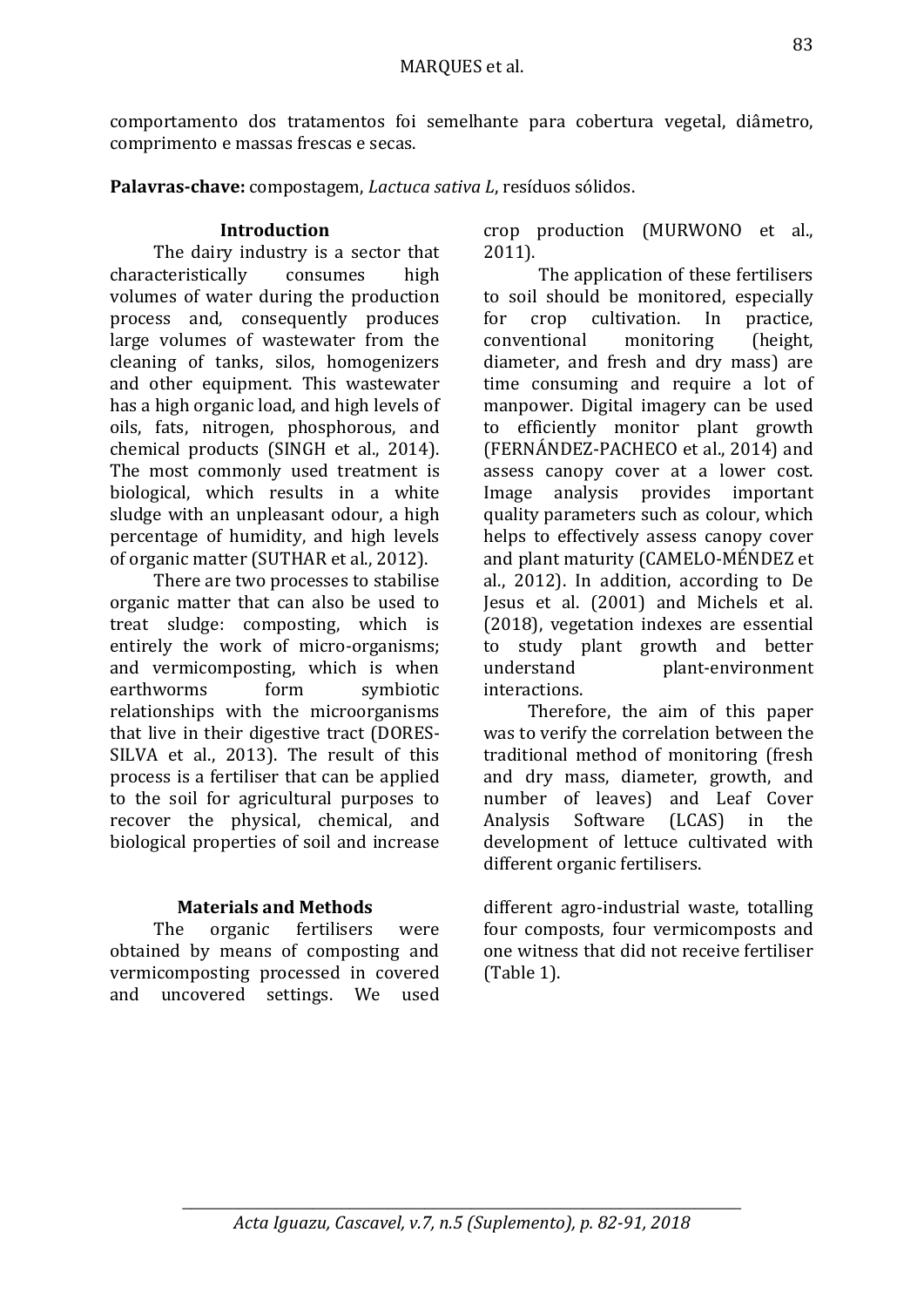| o         | o−                                  |  |  |
|-----------|-------------------------------------|--|--|
| Setting   | Composting                          |  |  |
| Covered   | C1 - Sludge and Coffee husk         |  |  |
|           | C2 - Sludge, Ash and Coffee husk    |  |  |
| Uncovered | C3 - Sludge and Pruning litter      |  |  |
|           | C4 - Sludge, Ash and Pruning litter |  |  |
| Setting   | Vermicomposting                     |  |  |
| Covered   | V1 - Sludge and Coffee husk         |  |  |
|           | V2 - Sludge, Ash and Coffee husk    |  |  |
| Uncovered | V3 - Sludge and Pruning litter      |  |  |
|           | V4 - Sludge, Ash and Pruning litter |  |  |

**Table 1.** Treatments applied to lettuce cultivars according to the compost and vermicompost processing settings

The wastes used to obtain these fertilisers were sludge from the wastewater treatment plant through an activated sludge system in the dairy factory, tree pruning, boiler ash, and coffee husks. The physical and chemical properties of the fertilisers are shown in Table 2.

**Table 2.** Physical and chemical characteristics of compost and vermicompost

| Treatment      | pH   | EC $(\mu S \text{ cm}^{-1})$ | N(%) | C(%)  | C/N   |
|----------------|------|------------------------------|------|-------|-------|
| C <sub>1</sub> | 8,49 | 2210                         | 2,94 | 31,08 | 10,56 |
| C <sub>2</sub> | 8,81 | 1915                         | 1,68 | 29,84 | 17,78 |
| C <sub>3</sub> | 6,14 | 2178                         | 2,62 | 38,00 | 14,51 |
| C <sub>4</sub> | 7,71 | 628                          | 1,60 | 30,76 | 19,23 |
| V1             | 7,93 | 2298                         | 2,75 | 34,35 | 12,51 |
| V2             | 7,66 | 2960                         | 2,27 | 23,49 | 10,35 |
| V3             | 6,58 | 966                          | 2,98 | 33,21 | 11,16 |
| V4             | 7,61 | 342                          | 1,49 | 23,76 | 15,91 |

**Note 1**: pH - Power of Hydrogen; EC - Electrical Conductivity; Nitrogen (N) and Carbon (C) – Levels of nitrogen and carbon in the compost and vermicompost; C/N - Carbon/Nitrogen ratio.

In the composting process, the plots were assembled in a trapezoidal format, each with an initial volume of 200 L. The process lasted 57 days, during with the thermophilic and mesophilic stages were observed. In the subsequent vermicomposting period, 24 worms of the species *Eisenia foetida* were placed in reactors with a volume of 25 L each, for 43 days.

# *Lettuce cultivation*

The lettuce was cultivated in the facilities of the Universidade Tecnológica Federal do Paraná, Londrina Campus, located at 23°18'32.1" S latitude, 51°07'00.1" W longitude, and at an average altitude of 610 metres above sea level.

The soil in the region is predominately distropheric Red Latosol (TRABAQUINI et al., 2010). Table 3 shows the chemical characteristics of the soil, based on the methodology of EMBRAPA.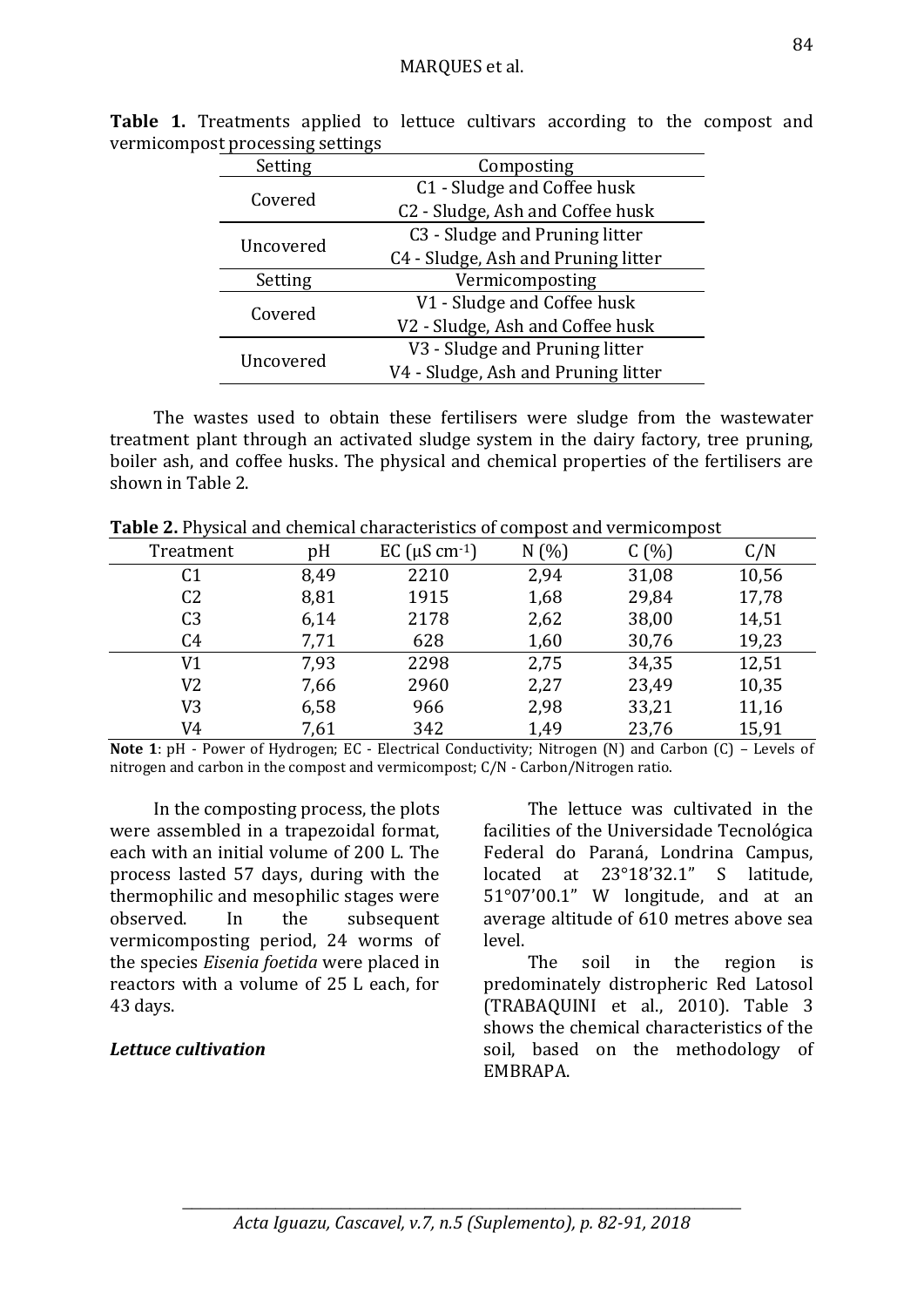| pH                                 |                                    |      |                                             | Al $H + Al$ Ca Mg K $SB^1$ T <sup>2</sup> |  |  |  |  |  |  |
|------------------------------------|------------------------------------|------|---------------------------------------------|-------------------------------------------|--|--|--|--|--|--|
|                                    | $mg \, dm^{-3}$ g dm <sup>-3</sup> |      | $------\text{cmol}_0 \text{dm}^{-3}$ ------ |                                           |  |  |  |  |  |  |
| 5,6                                |                                    | 8.18 |                                             | 0 3,97 6,5 1,48 0,27 8,25 12,22 67,51     |  |  |  |  |  |  |
| <b>Note 1:</b> $SB = sum of bases$ |                                    |      |                                             |                                           |  |  |  |  |  |  |

**Note 2:** CEC = cation exchange capacity

**Note 3:** Base saturation

**Note 4:** Aluminium saturation.

The cultivation of lettuce observed the methodology indicated by EMBRAPA (2006), with some adjustments. A shade cloth structure was built to block any direct sunlight on the lettuce. The plants were produced in beds in the soil, as indicated for leafy green vegetables. Two beds were prepared with a height of 0.11 m, a base width of 1.40 m, a crest width of 1.20 m, a crest length of 3.90 m, and a base length of 4.10 m. The spacing between each plant was 0.30 m, recommended by Lúcio et al. (2011), and the useful planting area in each bed was 4.68 m2.

The chosen lettuce (*Lactuca Sativa* L.) was the cultivar Vera because it is safe to plant in the summer and adapts well to tropical conditions.

Each treatment had a useful plot with six repetitions. In addition to these plots, there was a ridge row surrounding each bed and between each treatment to prevent any wind or sunlight from favouring the useful plot.

The treatments along the crop area were distributed randomly, by means of draws.

According to EMATER (2007), the amount of nitrogen required for lettuce to grow correctly is 80 kg ha<sup>-1</sup> (8 g m<sup>-2</sup>). By knowing the required amount of nitrogen for lettuce growth and the amount of this nutrient in the compost, it was possible to calculate the amount of fertiliser in the dry matter base that was added to each useful planting area (Table 4).

| Treatments <sup>1</sup> | N<br>$(g \text{ kg}^{-1})$ | Amount of<br>fertiliser $(g)^2$ |  |  |  |
|-------------------------|----------------------------|---------------------------------|--|--|--|
| C1                      | 29,43                      | 271,87                          |  |  |  |
| C <sub>2</sub>          | 16,78                      | 476,72                          |  |  |  |
| C <sub>3</sub>          | 26,19                      | 305,46                          |  |  |  |
| C <sub>4</sub>          | 16,00                      | 500,01                          |  |  |  |
| V <sub>1</sub>          | 27,46                      | 291,34                          |  |  |  |
| V2                      | 22,71                      | 352,31                          |  |  |  |
| V3                      | 29,76                      | 268,83                          |  |  |  |
| V4                      | 14,93                      | 535,69                          |  |  |  |

**Table 4.** Amount of fertiliser per plot for each treatment, value calculated according to the nitrogen nutrition needs of the lettuce cultivars  $(80 \text{ kg ha-1})$ 

**Note 1:** C1 - Sludge and Coffee husks; C2 – Sludge, Ash and Coffee husks; C3 - Sludge and Tree prune litter; C4 - Sludge, Ash and Tree prune litter; V1 - Sludge and Coffee husks; V2 - Sludge, Ash and Coffee husks; V3 - Sludge and Tree prune litter; V4 - Sludge, Ash and Tree prune litter

**Note 2:** Calculated in dry matter basis. This amount was applied to the entire plot area (1.17 m<sup>2</sup>).

\_\_\_\_\_\_\_\_\_\_\_\_\_\_\_\_\_\_\_\_\_\_\_\_\_\_\_\_\_\_\_\_\_\_\_\_\_\_\_\_\_\_\_\_\_\_\_\_\_\_\_\_\_\_\_\_\_\_\_\_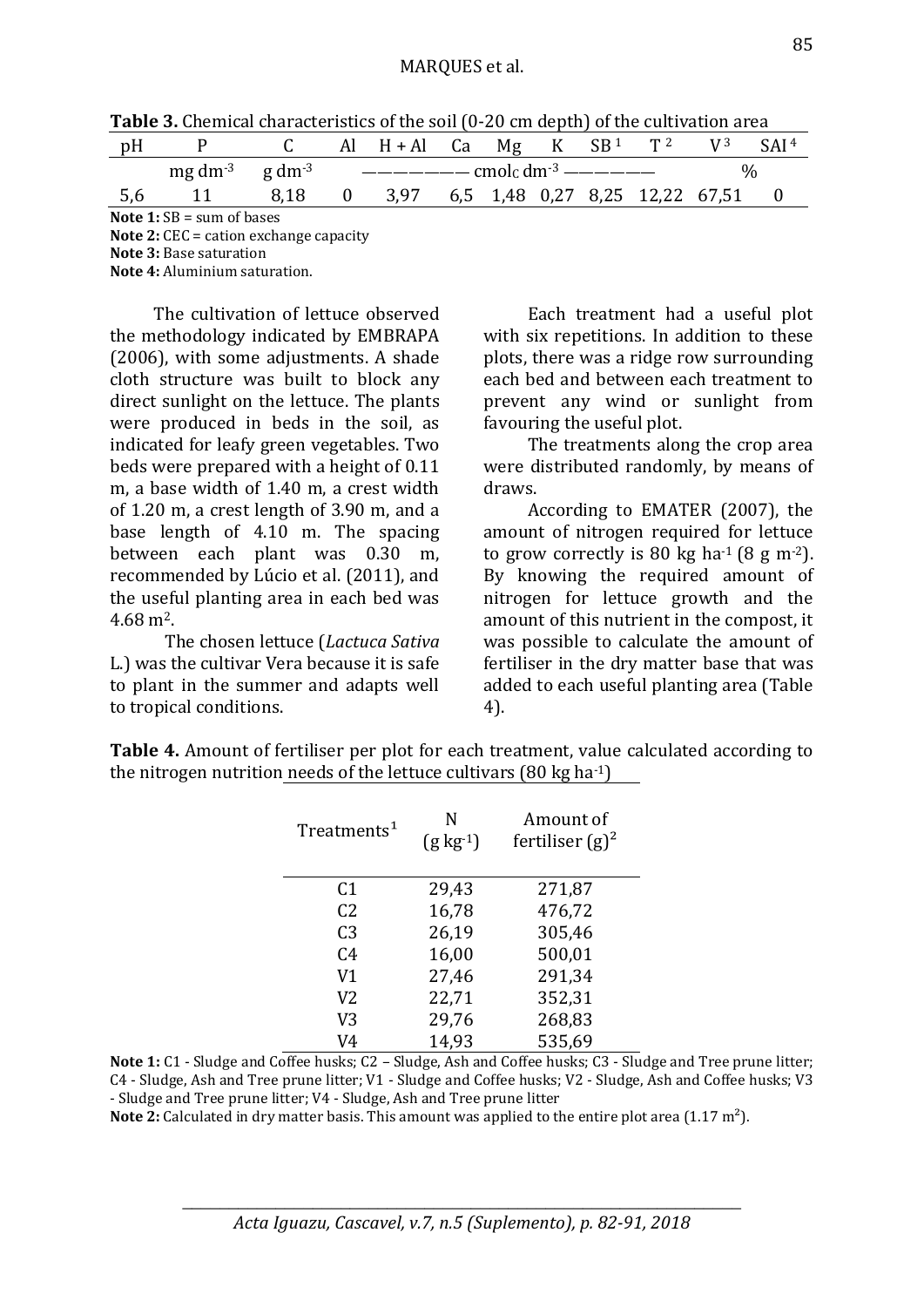# *Cultivar development assessment*

Lettuce development was assessed according to the parameters fresh mass (FM), dry mass (DM), average head diameter (HD), average leaf growth (LG), number of leaves (NF), and leaf canopy using the LCAS.

Only the aerial part of the plants was used to determine fresh mass (FM) and dry mass (DM), as recommended by Lúcio et al. (2011). At the end of the 40 day planting period, the lettuce cultivars were harvested and the aerial part was separated from the stem. The lettuce plants were weighed on an analytical scale to obtain FM. After weighing the plants were placed in paper bags and identified, and these samples were placed in a forced-air oven at 65° C for 72 hours (VIDIGAL et al., 1997). After this period, the samples were weighed to determine the DM of each plant.

The diameter of the heads (HD), average leaf growth (LG), and number of leaves (NL) were evaluated in the field on the 40th day of cultivation. A ruler was used to obtain HD. The LG was calculated by measuring the neck of the plant until the apex of the last leaf (ALMEIDA et al., 2011).

### *Leaf cover assessment*

The images were obtained using a digital camera. To ensure data standardisation, a support of 90 cm in height was built to take the pictures.

The images were obtained from the top to include the 6 lettuce cultivars (Figure 1) of each plot in the frame. Five photos were taken every day after the 14th day of planting, always at the same time (7:30 a.m.) to ensure the same brightness in the pictures.



**Figure 1.** Digital images pre- (A-B) and post- (C-D) treatment in the LCAS

The images were subsequently analysed using LCAS, which provides plant cover (%) of the image by analysing the total percentage of green pixels.

### *Statistical data analysis*

The results of leaf cover, diameter, length, and fresh and dry masses were statistically analysed to detect any significant difference between the

treatments and between the development analysis methods.

Analysis of variance was performed at a 5% level of significance and the Scott-Knott test was used to compare averages.

The Pearson correlation coefficient was obtained, followed by regression analysis between leaf cover and the other assessed parameters (LG, HD, FM, DM, and NL).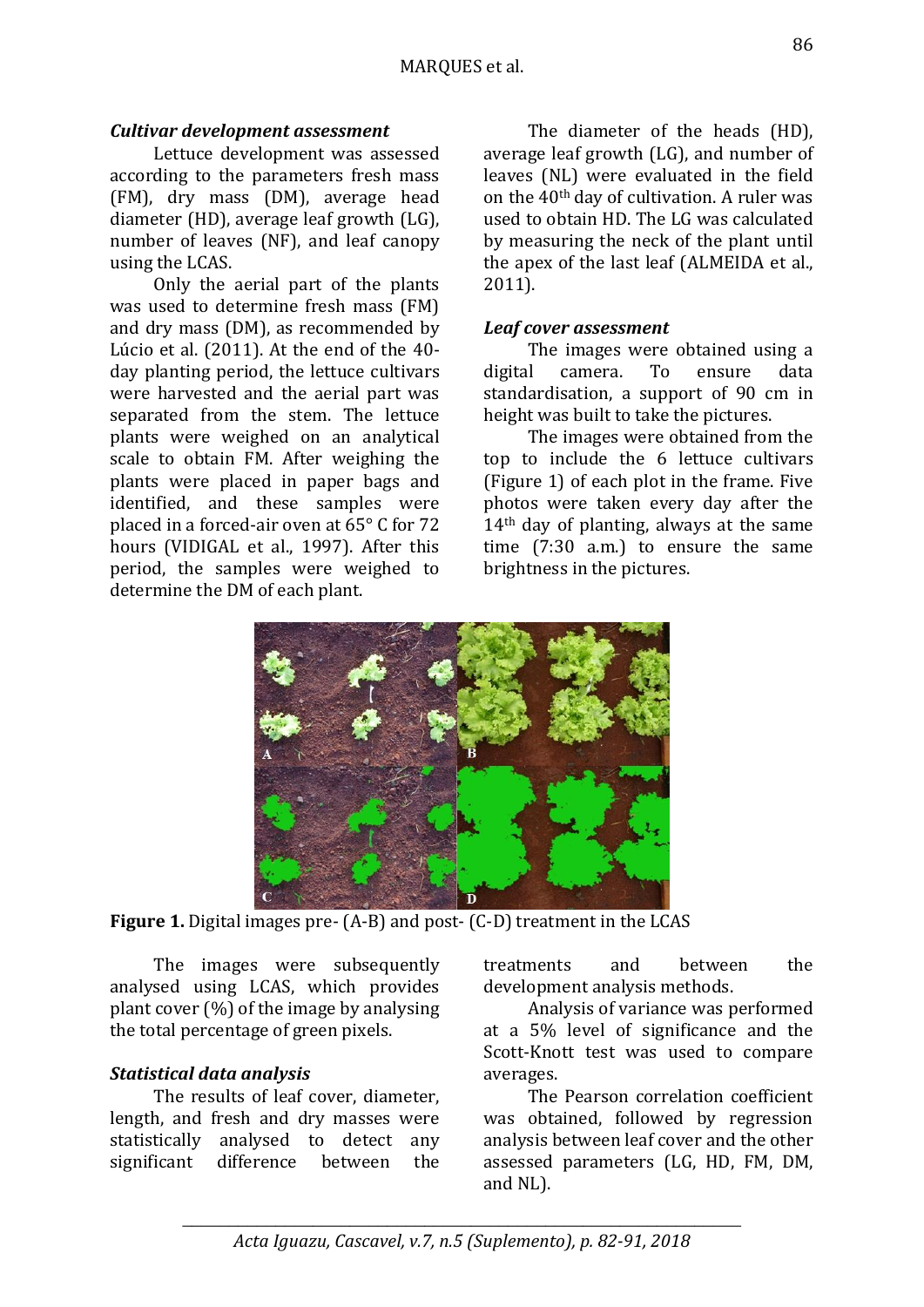# **Results and Discussion**

The soil containing organic matter from compost and vermicompost significantly improved the development of the lettuce cultivars in comparison to

the witness. Table 5 shows this comparison and the statistical difference at 5% significance in the Scott Knott test between the witness (T0) and the other treatments.

**Table 5.** Comparison of averages according to the Scott Knott statistical test of head diameter (HD), leaf growth (LG), dry mass (DM), fresh mass (FM), number of leaves (NL), and leaf cover between treatments and Pearson's correlation coefficient between the Leaf Cover Method using Leaf Cover Analysis Software (LCAS) and the traditional methods

| Tratamento     | <b>LCAS Method</b> | <b>Traditional Method</b> |           |                             |              |                                                                                                                                                                                                                                                                                                                                                                                                                                                             |  |
|----------------|--------------------|---------------------------|-----------|-----------------------------|--------------|-------------------------------------------------------------------------------------------------------------------------------------------------------------------------------------------------------------------------------------------------------------------------------------------------------------------------------------------------------------------------------------------------------------------------------------------------------------|--|
|                | Leaf Cover (%)     | $DC$ (cm)                 | $CF$ (cm) | MS(g)                       | MF(g)        | <b>NF</b>                                                                                                                                                                                                                                                                                                                                                                                                                                                   |  |
| T <sub>0</sub> | 3,650 A            | 10,333 A                  | 6,833 A   | 0,045A                      | 6,025A       | 7,167 A                                                                                                                                                                                                                                                                                                                                                                                                                                                     |  |
| V1             | 32,220 B           | 20,167 B                  | 12,000 B  | 2,760 B                     | 44,828 B     | 12,400 A                                                                                                                                                                                                                                                                                                                                                                                                                                                    |  |
| C <sub>2</sub> | 32,996 C           | 19,667 B                  | 11,416 B  | 1,613A                      | 32,043 B     | 10,833 A                                                                                                                                                                                                                                                                                                                                                                                                                                                    |  |
| V <sub>3</sub> | 33,386 C           | 19,333 B                  | 12,333 B  | 2,325 B                     | 38,341 B     | 12,500 A                                                                                                                                                                                                                                                                                                                                                                                                                                                    |  |
| V4             | 35,594D            | 22,500 C                  | 13,167 B  | 2,826 B                     | 38,778 B     | 14,167 B                                                                                                                                                                                                                                                                                                                                                                                                                                                    |  |
| C <sub>3</sub> | 38,870 E           | 19,500 B                  | 12,000 B  | 1,638 A                     | 39,876 B     | 15,333 B                                                                                                                                                                                                                                                                                                                                                                                                                                                    |  |
| C <sub>1</sub> | 47,172 F           | 23,000 C                  | 14,167 C  | 2,995 B                     | 54,265 C     | 14,500 B                                                                                                                                                                                                                                                                                                                                                                                                                                                    |  |
| V2             | 50,488 G           | 23,833 C                  | 14,833 C  | 4,075 B                     | 65,878 C     | 16,667 B                                                                                                                                                                                                                                                                                                                                                                                                                                                    |  |
| C4             | 54,482 H           | 26,000 C                  | 15,167 C  | 4,563 B                     | 82,923 C     | 17,667 B                                                                                                                                                                                                                                                                                                                                                                                                                                                    |  |
| Pearson's      |                    |                           |           | 0,893                       | 0,939        |                                                                                                                                                                                                                                                                                                                                                                                                                                                             |  |
| Correlation    |                    | 0,967                     | 0,98      |                             |              | 0,940                                                                                                                                                                                                                                                                                                                                                                                                                                                       |  |
|                | $\mathbf{r}$       |                           | .         | $\sim$ $\sim$ $\sim$ $\sim$ | $\mathbf{r}$ | $\blacksquare$ $\lightharpoonup$ $\blacksquare$ $\lightharpoonup$ $\lightharpoonup$ $\lightharpoonup$ $\lightharpoonup$ $\lightharpoonup$ $\lightharpoonup$ $\lightharpoonup$ $\lightharpoonup$ $\lightharpoonup$ $\lightharpoonup$ $\lightharpoonup$ $\lightharpoonup$ $\lightharpoonup$ $\lightharpoonup$ $\lightharpoonup$ $\lightharpoonup$ $\lightharpoonup$ $\lightharpoonup$ $\lightharpoonup$ $\lightharpoonup$ $\lightharpoonup$ $\lightharpoonup$ |  |

**Note 1:** The same letters in the columns imply statistical equivalence of the values at a 5% level of significance.

**Note 2:** (T0), Sludge and Coffee husks (C1); Sludge, Ash and Coffee husks (C2); Sludge and Tree prune litter (C3); Sludge, Ash and Tree prune litter (C4); Sludge and Coffee husks (V1); Sludge, Ash and Coffee husks (V2); Sludge and Tree prune litter (V3); Sludge, Ash and Tree prune litter (V4).

The diameter of the lettuce heads of treatments C1, C4, V2 and V4 was statistically greater at a 5% level of significance compared to the other treatments, and the witness (T0) got the worst result.

Regarding the length of the leaves, the treatments with the best results at a 5% level of significance were C1, C4 and V2, and the witness got the worst result. Gonçalves et al. (2014) planted lettuce with organic compound from plant debris, boiler ash, and sawdust, and also found a greater average length of the lettuce planted with organic fertiliser in comparison to the lettuce grown without this compost.

Fagnano et al. (2011) found that lettuce cultivated with the organic compounds from the composting of the organic fraction of urban waste had

positive effects on soil fertilisation, and claims that the doses of organic compounds must be balanced to reduce the risk of nitrate leaching during the rainy season. Consequently, the successful development of lettuce seedlings in soil with organic compound or vermicompound suggests that this substrate favours this species.

A comparison of the Scott Knott average at 5% significance of the fresh mass showed that treatments C1, C4 and V2 got the best results, while in the dry mass the witness (T0) and treatments C2 and C3 got the worst results. These results partially resembled the parameter number of leaves, where the worst results were found in treatments C2, V1 and V3, and in the witness (T0).

The best results of leaf cover analysis using LCAS were obtained for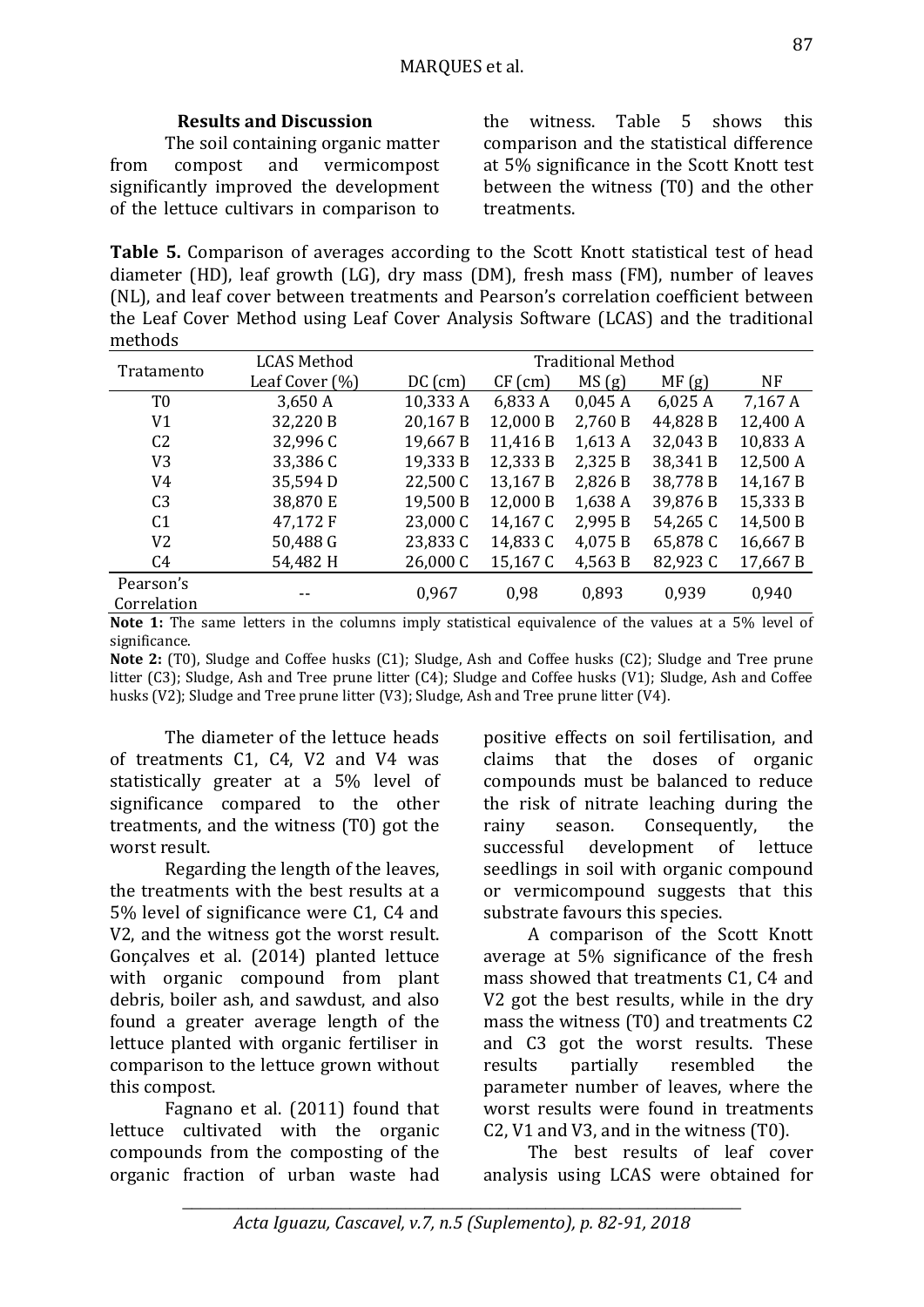treatments C1, C4 and, V2, which matches the results obtained for the parameters HD, LG, FM, and NL.

It was also observed that treatments C4 and V2 had the greatest leaf cover at a 5% level of significance. Both treatments contained ashes, which could have favoured the development of the lettuce cultivars grown in these compounds. Juárez et al. (2015) added ash to compost made from garden waste, food, paper and compostable packaging fibres, and noticed an increase in the nutrient content of the compost.

Pearson's correlation between leaf cover obtained using LCAS and the parameters HD, KG, FM, and NL showed values higher than 93.9%. This high correlation indicates that the parameters are intrinsically linked, and that LCAS is a good alternative to analyse the development of crops since it enables data collection and highly correlated with manually obtained data.

Figure 2 shows the leaf cover behaviour from the 14th day after planting until harvesting for the treatments with compost (A) and the treatments with vermicompost (B).



**Figure 2.** Leaf cover behaviour during lettuce cultivation for treatments with compost (A) and treatments with vermicompost (B).

As shown in Figure 2, the lettuce grown with compost and vermicompost developed better during the study period than the lettuce that was planted with soil only (T0). Castoldi (2014) assessed the efficiency of alternative substrates for planting lettuce seedlings and observed better results among the plants grown with worm compost due to the higher levels of nutrients this compost provides.



\_\_\_\_\_\_\_\_\_\_\_\_\_\_\_\_\_\_\_\_\_\_\_\_\_\_\_\_\_\_\_\_\_\_\_\_\_\_\_\_\_\_\_\_\_\_\_\_\_\_\_\_\_\_\_\_\_\_\_\_ *Acta Iguazu, Cascavel, v.7, n.5 (Suplemento), p. 82-91, 2018*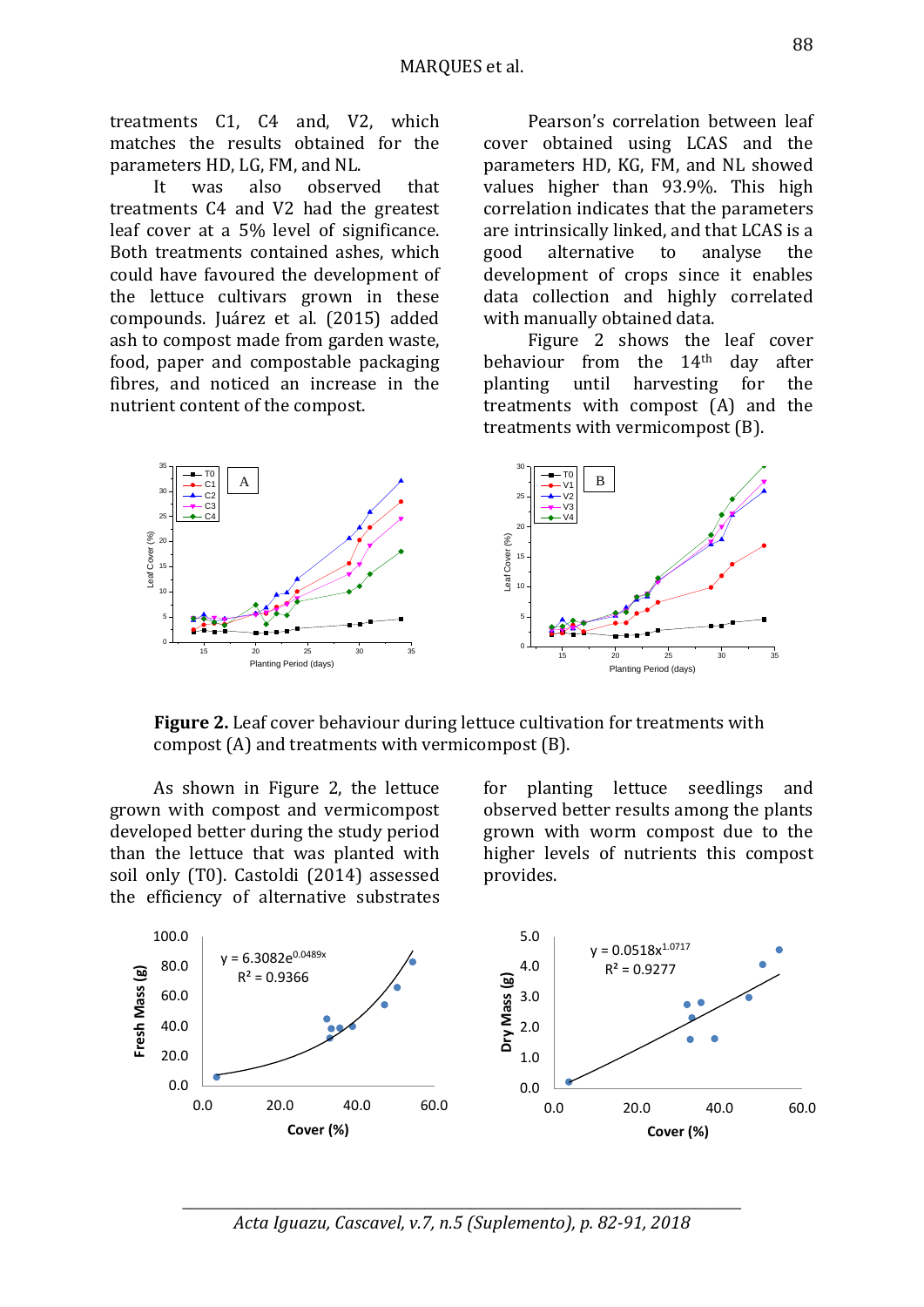

**Figure 3.** Regression between LCAS and parameters head diameter, length of the leaves, fresh mass, dry mass, and plant height.

The regressions shown in Figure 3 confirm the use of LCAS to monitor the performance of lettuce in experiments.

Figure 3 shows that the correlation between the LCAS and the traditional monitored parameters is at least 89.8%, which reinforces the possibility of using LCAS to monitor the development of lettuce cultivars.

Baumgarner et al. (2012) compared the use of digital imaging and the traditional method of analysis to assess the biomass growth of lettuce, and found that digital imaging and the subsequent treatment in analysing software reduces the amount of samples and certain tools that can delay the collection of some data.

### **Conclusion**

Results showed that the development of lettuce grown with organic fertiliser was better than the development of lettuce grown only with soil. This finding indicates that organic fertilisers can be used to replace generally commercialised substrates, and as an alternative to reuse organic solid waste generated in certain types of agro industries.

Treatments C4 and V2 got the best results in the leaf cover analysis.

LCAS proved to be a viable alternative when compared to the traditional methods of monitoring lettuce canopy development.

#### **Acknowledgements**

The authors would like to thank the UTFPR and the Araucaria Foundation for the grant that funded this research.

#### **References**

ALMEIDA, T. B. F.; PRADO, R. DE M.; CORREIA, M. A. R.; PUGA, A. P.; BARBOSA, J. C. Avaliação nutricional da alface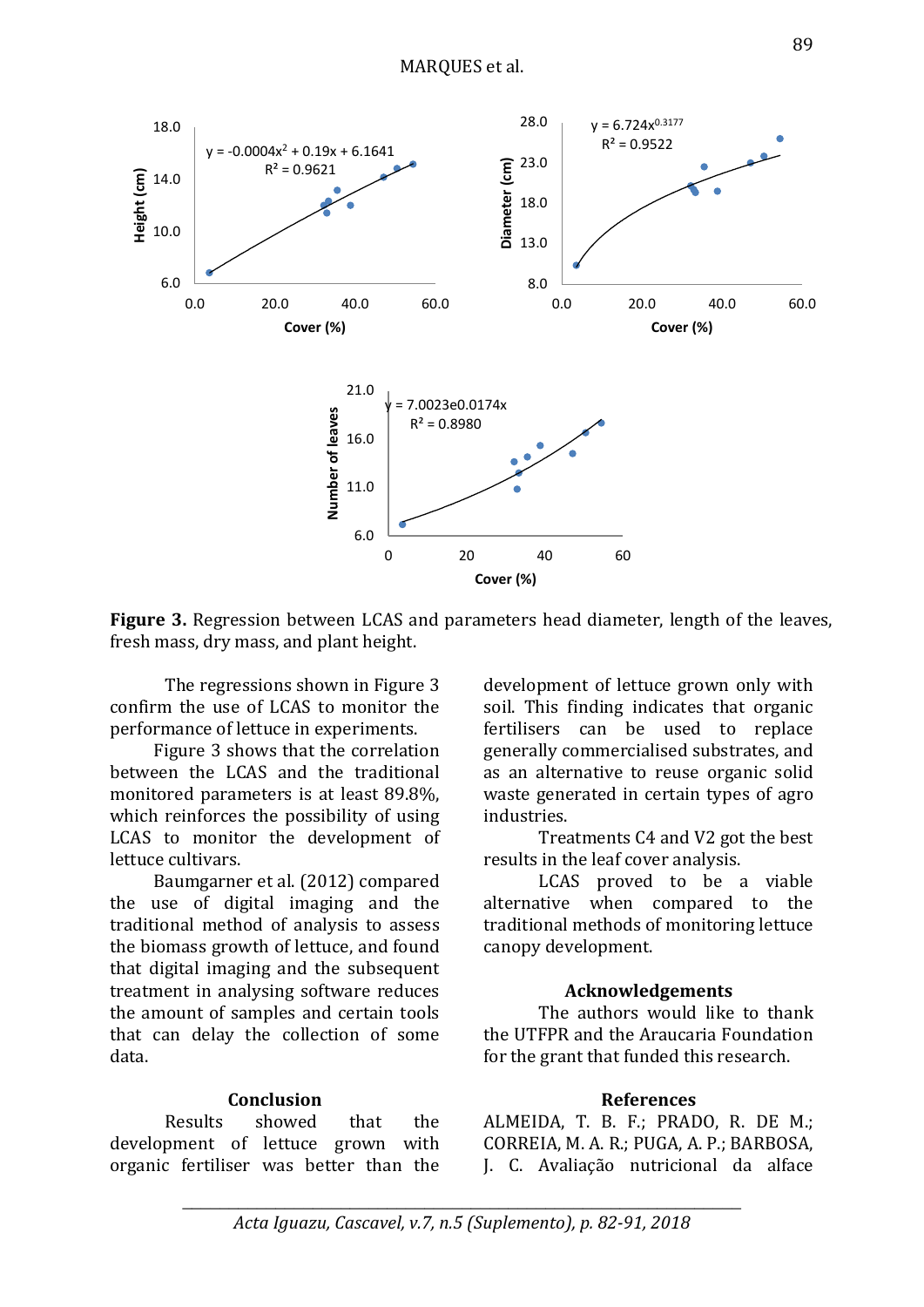cultivada em soluções nutritivas suprimidas de macronutrientes. **Revista Biotemas**, v. 24, p. 27-36, 2011.

[BUMGARNER,](http://capes-mlplus.ez48.periodicos.capes.gov.br/primo_library/libweb/action/search.do?vl(freeText0)=Bumgarner%2c+Nr+&vl(D8109813UI0)=creator&vl(34531112UI3)=articles&vl(1UIStartWith0)=exact&fn=search&tab=default_tab&mode=Advanced&vid=CAPES&scp.scps=primo_central_multiple_fe&ct=lateralLinking) N. R.; [MILLER,](http://capes-mlplus.ez48.periodicos.capes.gov.br/primo_library/libweb/action/search.do?vl(freeText0)=+Miller%2c+Ws+&vl(D8109813UI0)=creator&vl(34531112UI3)=articles&vl(1UIStartWith0)=exact&fn=search&tab=default_tab&mode=Advanced&vid=CAPES&scp.scps=primo_central_multiple_fe&ct=lateralLinking) W. S.; [KLEINHENZ,](http://capes-mlplus.ez48.periodicos.capes.gov.br/primo_library/libweb/action/search.do?vl(freeText0)=+Kleinhenz%2c+MD&vl(D8109813UI0)=creator&vl(34531112UI3)=articles&vl(1UIStartWith0)=exact&fn=search&tab=default_tab&mode=Advanced&vid=CAPES&scp.scps=primo_central_multiple_fe&ct=lateralLinking) M. D. Digital Image Analysis to Supplement Direct Measures of Lettuce Biomass. **Horttechnology**, v. 22, p. 547-555, 2012.

CAMELO-MÉNDEZ, G. A.; CAMACHO-DÍAZ, B. H.; VILLAR-MARTÍNEZ, A. A.; ARENAS-OCAMPO, M. L.; BELLO-PÉREZ, L. A.; JIMÉNEZ-APARICIO, A. R. Digital image analysis of diverse Mexican rice cultivars. **Journal of the Science of Food and Agriculture**, v. 92, p. 2709-2714, 2012.

CASTOLDI, G.; FREIBERGER, M. B.; PIVETTA, L. A.; PIVETTA, L. G.; ECHER, M. M. Alternative substrates in the production of lettuce seedlings and their productivity in the field. **Revista Ciência Agronômica**, v. 45, p. 299-304, 2014.

DE JESUS, W.C.J.; DO VALE, F.X.R.; COELHO, R.R.; COSTA, L.C. Comparison of two methods for estimating leaf area index on common bean. **American Society of Agronomy**, v. 93, p. 989-991, 2001.

DORES-SILVA, P. R.; LANDGRAF, M. D.; REZENDE, M. O. DE O. Processo de estabilização de resíduos orgânicos: vermicompostagem versus compostagem. **Química Nova**, v. 36, p. 640-645, 2013.

EMBRAPA – EMPRESA BRASILEIRA DE PESQUISA AGROPECUÁRIA. **Como Plantar Hortaliças**. Embrapa Informação Tecnológica, Brasília, Brazil. 2006, 33 p.

EMATER - INSTITUTO PARANAENSE DE ASSISTÊNCIA TÉCNICA E EXTENSÃO RURAL. **Manual de Olericultura**  **Orgânica**. Emater, Curitiba, Brazil. 2007, 128 p.

[FAGNANO,](http://capes-mlplus.ez48.periodicos.capes.gov.br/primo_library/libweb/action/search.do?vl(freeText0)=Fagnano%2c+Massimo+&vl(D8109813UI0)=creator&vl(34531112UI3)=articles&vl(1UIStartWith0)=exact&fn=search&tab=default_tab&mode=Advanced&vid=CAPES&scp.scps=primo_central_multiple_fe&ct=lateralLinking) M.; [ADAMO,](http://capes-mlplus.ez48.periodicos.capes.gov.br/primo_library/libweb/action/search.do?vl(freeText0)=+Adamo%2c+P+&vl(D8109813UI0)=creator&vl(34531112UI3)=articles&vl(1UIStartWith0)=exact&fn=search&tab=default_tab&mode=Advanced&vid=CAPES&scp.scps=primo_central_multiple_fe&ct=lateralLinking) P.; [ZAMPELLA,](http://capes-mlplus.ez48.periodicos.capes.gov.br/primo_library/libweb/action/search.do?vl(freeText0)=+Zampella%2c+Mariavittoria+&vl(D8109813UI0)=creator&vl(34531112UI3)=articles&vl(1UIStartWith0)=exact&fn=search&tab=default_tab&mode=Advanced&vid=CAPES&scp.scps=primo_central_multiple_fe&ct=lateralLinking) M. Environmental and agronomic impact of fertilization with composted organic fraction from municipal solid waste: A case study in the region of Naples, Italy. **Agriculture, Ecosystems & Environment**, v. 141, p. 100-107, 2011.

FERNÁNDEZ-PACHECO, D. G.; ESCARABAHAL-HENAREJOS, D.; RUIZ-CANALES, A.; CONESA, J.; MOLINA-MARTÍNEZ, J. M. A digital imageprocessing-based method for determining the crop coeficiente of lettuce crops in the southeast of Spain. **Biosystems Engineering**, v. 117, p. 23- 34, 2014.

GONÇALVES, M. S.; FACCHI, D. P.; BRANDÃO, M. I.; BAUER, M.; PARIS JUNIOR, O. DE. Produção de mudas de alface e couve utilizando composto proveniente de resíduos agroindustriais. **Revista Brasileira de Agroecologia**, v. 9, p. 216-224, 2014.

JUÁREZ, M. F-D.; PRÄHAUSER, B.; WALTER, A.; INSAM, H.; FRANKE-WHITTLE, I. H. Co-composting of biowaste and woodash, influence on a microbially driven-process. **Waste Management**, v. 46, p. 155-165, 2015.

LÚCIO, A. D. C.; HAESBAERT, F. M.; SANTOS, D.; BENZ, V. Estimativa do tamanho de parcela para experimentos com alface. **Horticultura Brasileira**, v. 29, p. 510-515, 2011.

MICHELS, R. N.; CANTERI, M. G.; AGUIAR E SILVA, M. A.; BERTOZZI, J.; DAL BOSCO, T. C. Reflectance as a decision-making tool for the application of fungicide to the Asian Soybean Rust. **Revista de Ciências Agrárias**, v. 41, n. 3, p. 832-840, 2018.